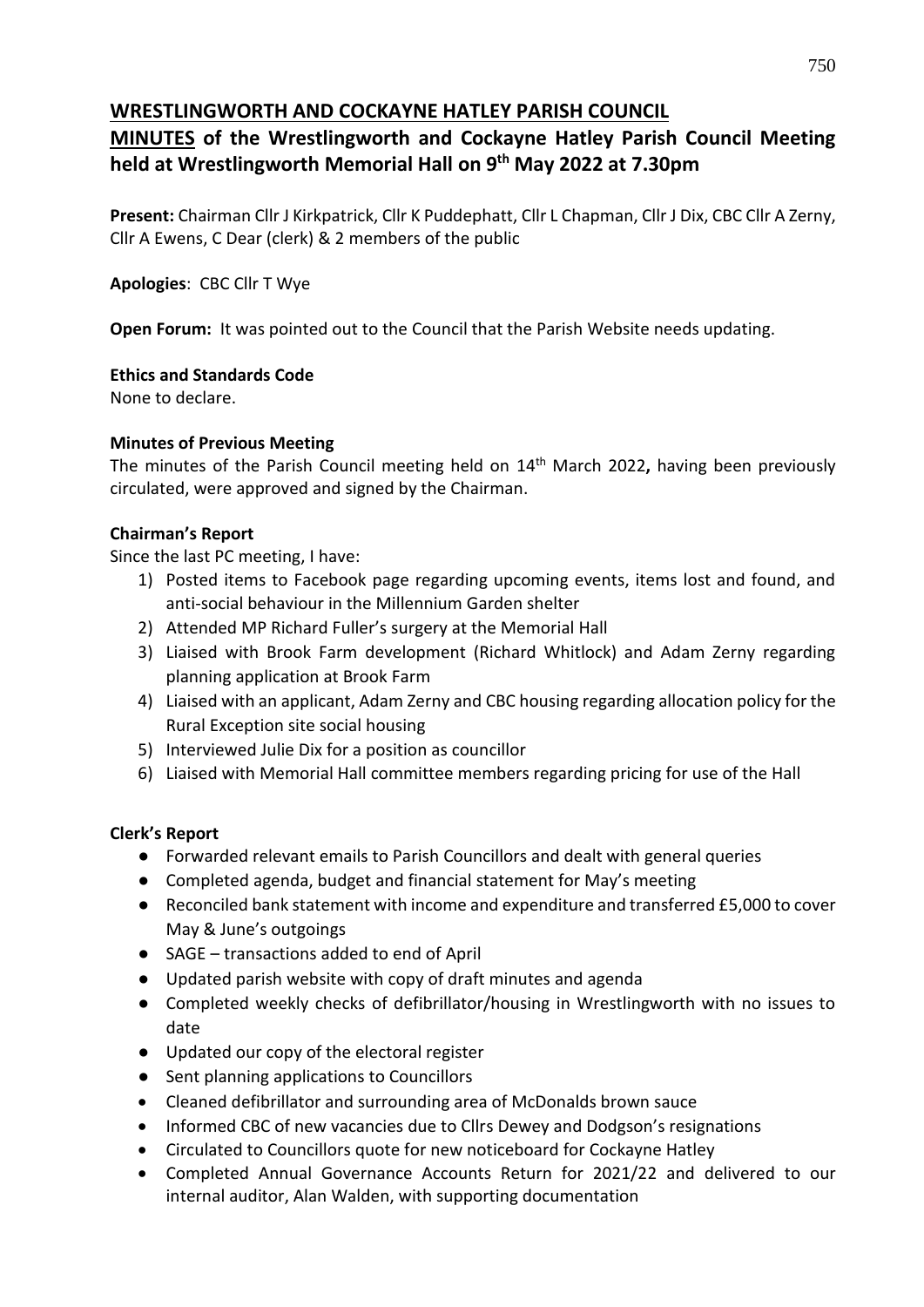- Sent numerous emails to Npower regarding the non-collection of direct debits and lack of invoices with no progress to date (last DD taken in February)
- Informed CBC of co-option of Cllr Julie Dix
- Meeting with Cllr Chapman to talk through Parish Council Finances
- Helped with clearing broken branches of tree at children's play area
- Talked to residents either side of the T-junction regarding their respective overgrown hedges.

### **Matters Arising**

The clerk reported that she had spoken to residents either side of the T-Junction regarding their respective overgrown hedges. As a result, the hedges have been trimmed but this still leaves a meter of hedge on the public footpath on the pub side of the junction. Councillors agreed that this remains a safety issue. Cllr Kirkpatrick agreed to talk to CBC on how this can be managed. **ACTION JK**

# **Councillor allocation of Portfolios**

The Council was informed that Cllr Simon Thorpe has resigned from the Parish Council.

There are now 2 vacancies on the Parish Council which are to be advertised in the Village Link. Cllr Puddephatt said he would take the position of vice-chairman.

Cllr Ewens offered to join Cllr Puddephatt with the planning portfolio.

Cllr Dix offered to take the Highways portfolio.

It was agreed that Councillors would take it in turn to attend Memorial Hall committee meetings.

# **Portfolios**

COCKAYNE HATLEY – Cllr Puddephatt informed the Council that:

- No parking sign purchased and erected at bus stop turning area.
- Questionnaire sent to all properties regarding the future of the co-op land in Cockayne Hatley, so far 8 replies to the submission which closes at the end of May.
- Replaced both sets of defibrillator pads as they were out of date.

PLAY AREA – Cllr Chapman informed the Council that:

Since taking over the portfolio for the play area I have:

- Emptied bins
- Highlighted low branches on trees which could be a potential hazard (JK acted upon)
- Kept an overview of the play equipment for any obvious damage
- Picked up litter
- Noted ROSPA inspection booked for May 2022.

It is pleasing to note that there has been minimal litter picking required. It needs to be noted that the metal bins inside the litter bins are showing signs of age, the metal in the bases having perished in places, and will need replacement/repair to continue to keep the area around the bins tidy. Clerk agreed to send a copy of an old rospa report and details of outdoor furniture companies to Cllr Chapman. **ACTION CD**

COMMUNICATIONS & MILLENNIUM GARDEN – Cllr Kirkpatrick informed the Council that:

- Various updates have been posted on the website and also Facebook page.
- Tidying up of the garden would take place in time for the Jubilee celebrations.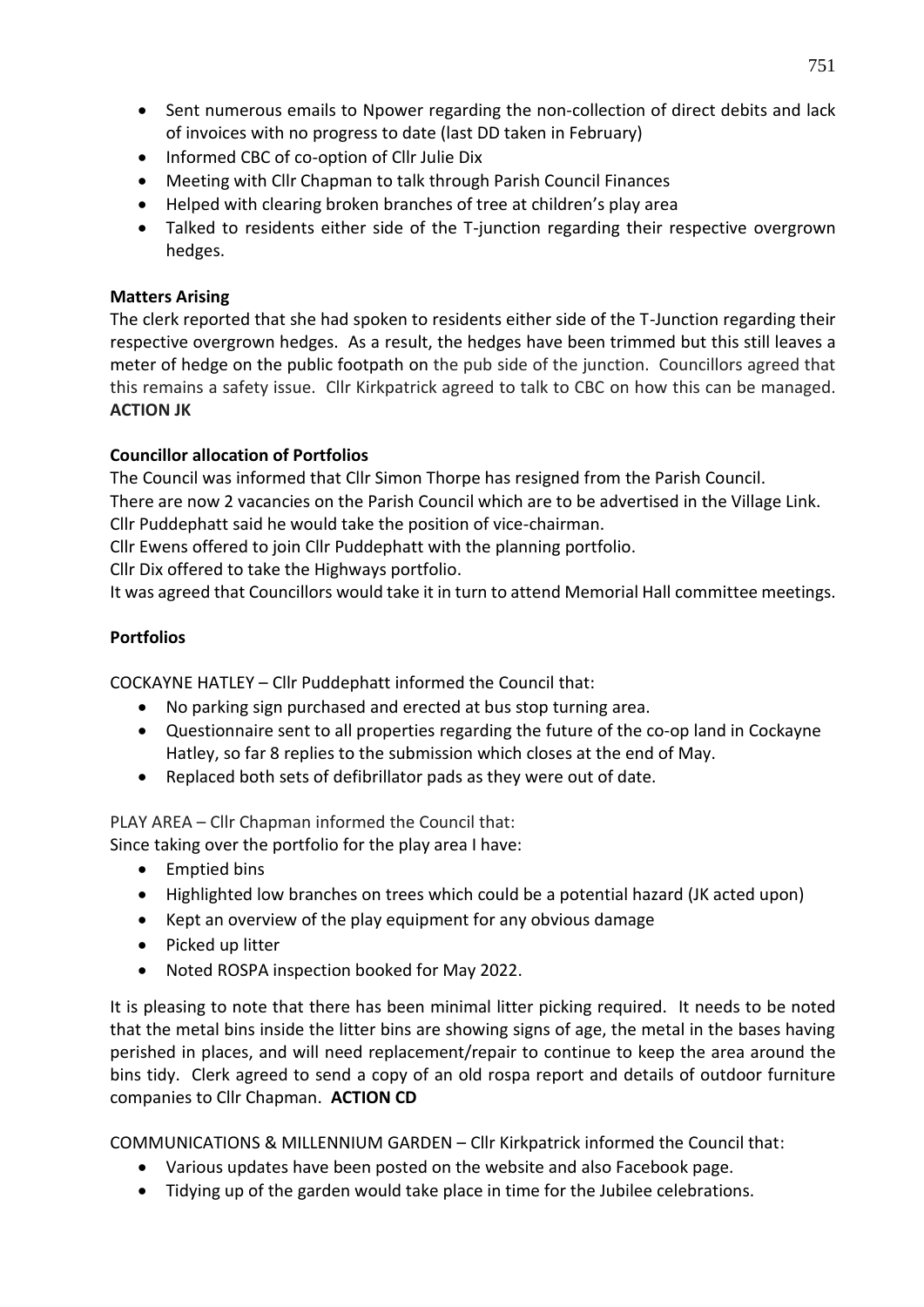HIGHWAYS – It was agreed that regarding traffic calming measures in Potton Road, a speed hump/raised platform near to Nursery Tree Gardens would be requested from CBC Highways along with a stop sign at the T-Junction. Cllr Ewens to attend the Central Bedfordshire Council Traffic Management meeting regarding this issue. **ACTION AE & JK**

SUSTAINABILITY AND GREEN ISSUES – Cllr Ewens informed the Council that The Parish Walking & Wildlife Group (PWWG) have requested the Parish Council's help to maintain the integrity of the Reserve. PWWG would like Parish Council's permission to support the maintenance of the site, for example planting trees, looking after the hide etc which will be done on a voluntary basis by members of the PWWG.

The PWWG have made a successful application to the Woodland Trust to provide packs of 30 trees and shrubs to community groups as part of the Queen's green canopy initiative, or current equivalent. The trees and shrubs will be used to create a new hedge to replace the wire fence adjacent to the notice board which is now in a bad state of repair. The trees will be delivered for planting in November which will be done by PWWG volunteers alongside any other routine maintenance. The request is for the Parish Council to approve PWWG to go ahead with this work. For the longer term there will be a need for maintenance of the hide in the Reserve and the PWWG Committee will consider what support they can provide in due course which may include an application for a grant from the Parish Council in 2023. The Parish Council agreed that the PWWG can go ahead with the work required.

#### **Potton Road Development**

Lease for allotment area – CBC are unable to let the Parish Council know whether they can give the Parish Council one lease for the allotment land and the amenity land or 2 separate leases. When this issue is resolved and there is a lease, an allotment committee will be been set up. Cllr Kirkpatrick to ask for an update. **ACTION JK**

#### **Planning**

The current Planning applications were discussed. (**Appendix C)**

#### **Finance**

Councillors approved the payment of invoices **(Appendix A**)

The Financial statement **(Appendix B)** was reviewed along with the budget for 2022/23 previously circulated to all councillors by the clerk.

The Chairman signed off the Annual Governance and Accountability Return which had been prepared by the clerk and authorised by the internal auditor, Alan Walden. Clerk to ensure that Mazars receive all documentation necessary to carry out the external audit by end of June.

#### **Correspondence**

None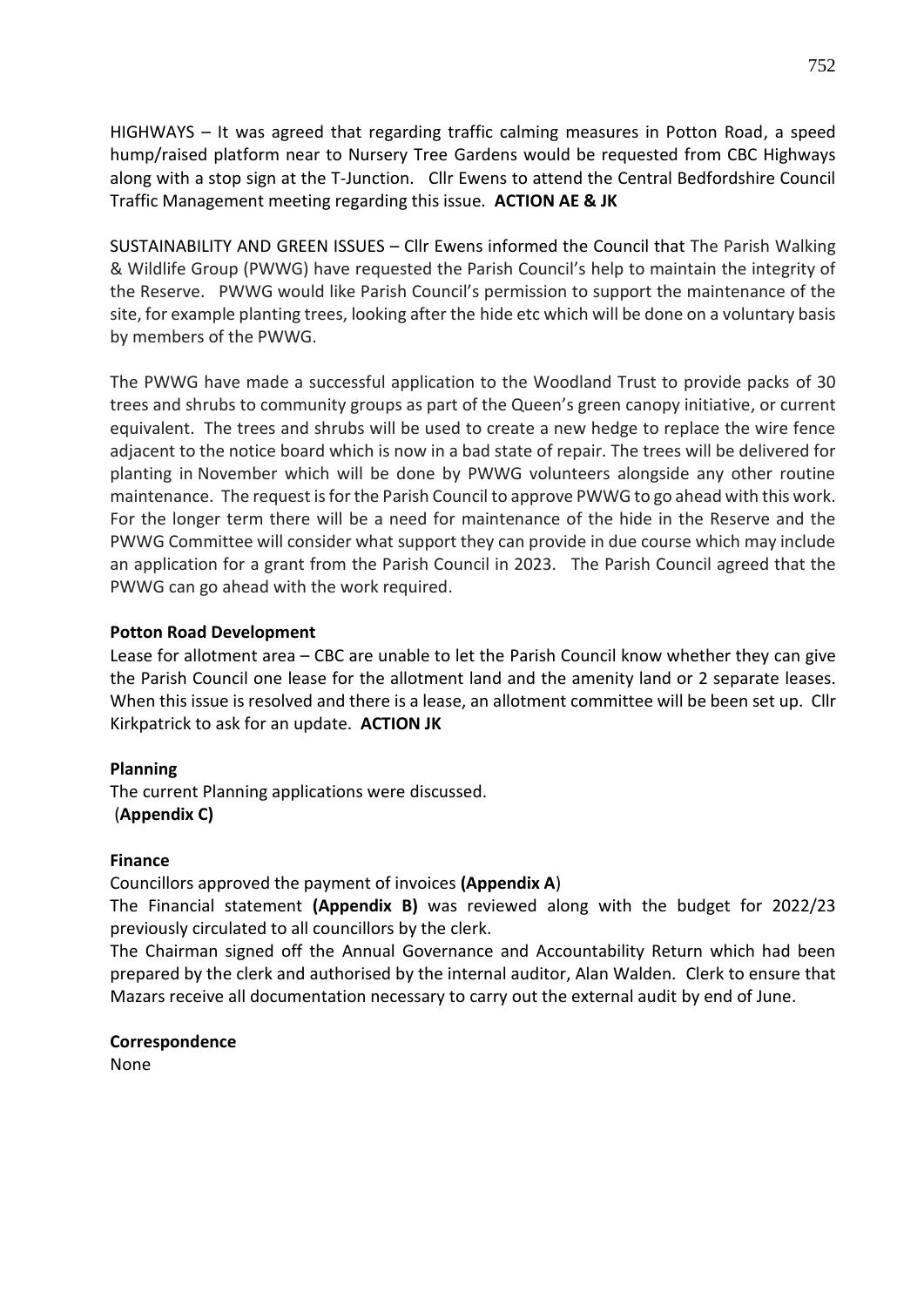#### **Any Other Business**

New noticeboard at Cockayne Hatley. A quote from Greenbarnes had previously been circulated by the clerk was discussed. It was agreed that Councillors would look at the noticeboard at Cockayne Hatley before the next meeting in July. Replacement of the noticeboard would then be discussed but in the meantime, Cllr Puddephatt agreed to make repairs to the current noticeboard. **ACTION KP**

Trees growing in the brook, one opposite Brook Farm. Also discussed was the brook wall at the junction of the High Street and Church Lane (Turnpike End) where there are trees growing out of parts of the brook and the wall is cracked. Cllr Kirkpatrick agreed to look at the trees and report back on what is necessary to remove them. **ACTION JK**

Cllr Chapman informed the Council that there were missing/damaged signs on the bend out of the village on the Potton Road. Cllr Dix offered to log on the 'fixmystreet' website. **ACTION JD**

It was noted that street light W5 in Church Lane is not working – clerk to report. **ACTION CD**

The meeting closed at 9.35pm

Date of Next Meeting – Monday 11<sup>th</sup> July 2022 at 7.30pm at Wrestlingworth Memorial Hall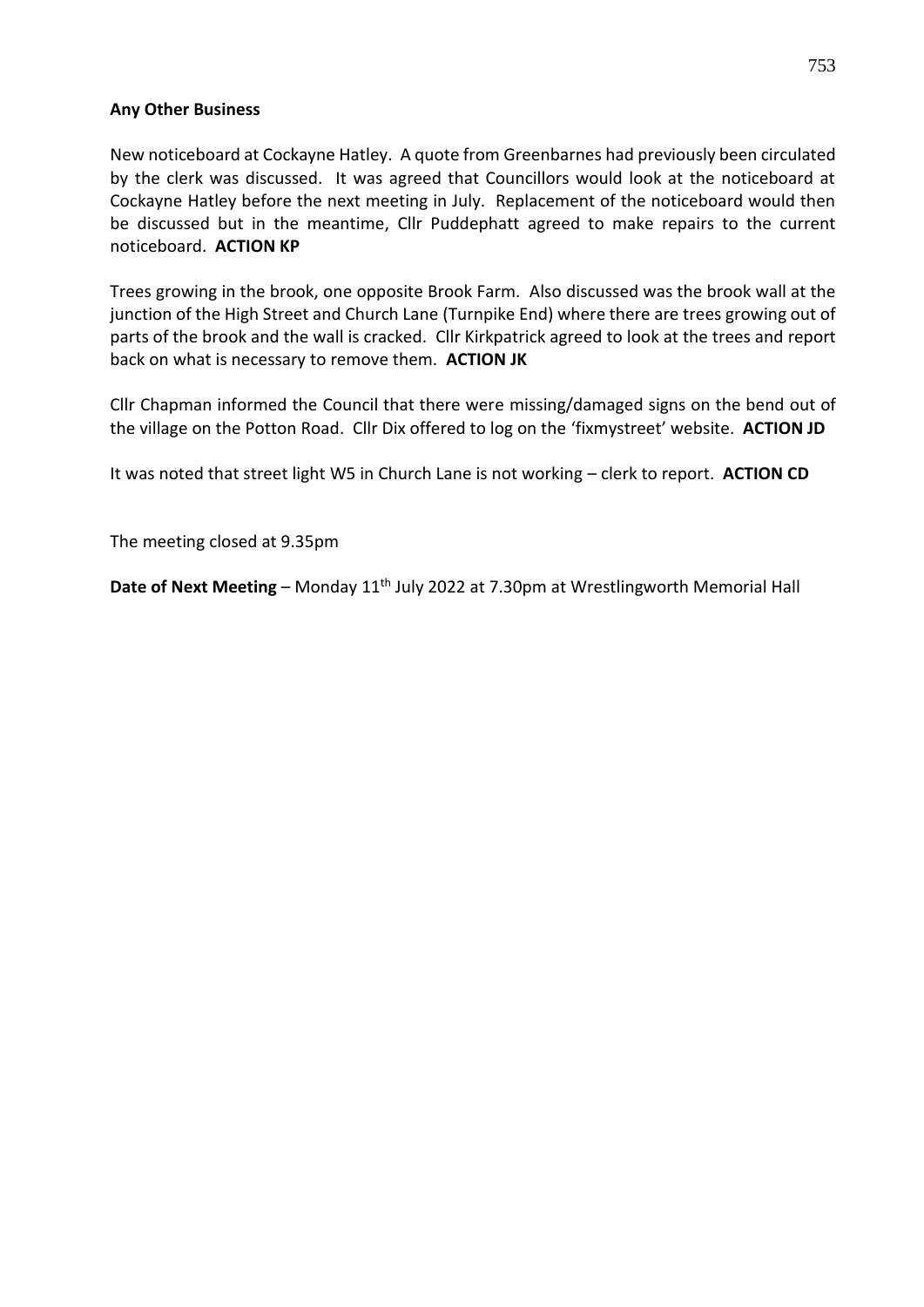# **Appendix A**

# **Payments for approval – May 2022**

The following accounts are to be paid and the clerk requested the council's endorsement.

| March            | E-on Electricity supply D/Debit - outstanding                                  |           | 482.20 |
|------------------|--------------------------------------------------------------------------------|-----------|--------|
| April            | E-on Electricity supply D/Debit - outstanding                                  |           | 482.20 |
| March            | Clerk's Salary D/Debit                                                         |           | 456.63 |
| April            | Clerk's Salary D/Debit                                                         |           | 468.85 |
| March &<br>April | Clerk's expenses (Telephone, Internet, Stamps,<br>stationery)                  |           | 30.00  |
| April            | SAGE - accounting software D/Debit                                             |           | 28.80  |
| March            | SAGE - accounting software D/Debit                                             |           | 28.80  |
| April            | Central Bedfordshire Council - Precept                                         | 25,300.00 |        |
| April            | Zurich - Insurance                                                             |           | 893.66 |
| April            | BATPC - affiliation fee                                                        |           | 171.00 |
| March            | T & J Seymour - electrical maintenance including<br>repairs to W1 and W2 lamps |           | 720.00 |
| April            | David Granger - grass cutting                                                  |           | 645.89 |
| March            | David Granger - grass cutting                                                  |           | 645.89 |
| May              | Alan Walden - Internal Auditor                                                 |           | 120.00 |
| April            | Kevin Puddephatt - signs for CH                                                |           | 15.39  |
| May              | HCI Data Ltd - website                                                         |           | 102.00 |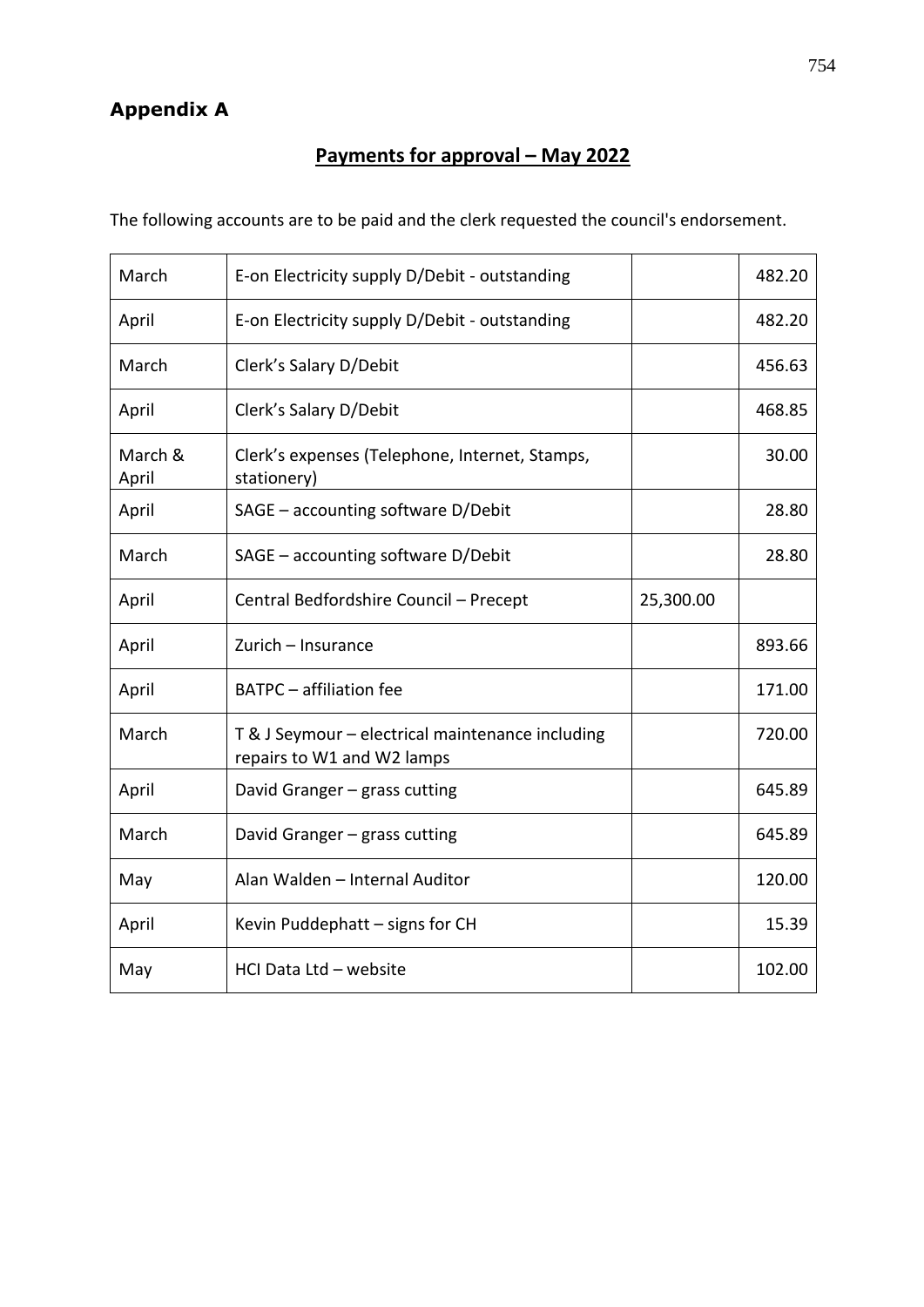# **Planning Applications as at 9th May 2022 for PC Meeting 09th May 2022**

| <b>Application</b><br><b>No. and Date</b> | <b>Location</b>                                    | <b>Works Proposed</b>                                                                                                                                                                                                                                     | <b>PC</b><br><b>Comment</b>      | <b>Status</b>            |
|-------------------------------------------|----------------------------------------------------|-----------------------------------------------------------------------------------------------------------------------------------------------------------------------------------------------------------------------------------------------------------|----------------------------------|--------------------------|
| CB/22/00568/F<br>ULL 22/02/2022           | Brook Farm 94<br>High Street,<br>Wrestlingworth    | Erection of 6 dwellings                                                                                                                                                                                                                                   | Comments<br>before<br>24/03/2022 | Application<br>withdrawn |
| CB/22/00650/F<br>ull 18/02/2022           | Grange Farm,<br>Tadlow Road,<br>Wrestlingworth     | Single and two storey side<br>and rear extensions                                                                                                                                                                                                         | No comment                       | Awaiting decision        |
| CB/22/00051/F<br>ULL 10/01/2022           | Brook End Barn,<br>19B Village<br>Road, CH         | 2 two storey front<br>extensions                                                                                                                                                                                                                          | Parish<br>council<br>objection   | Application<br>withdrawn |
| CB/21/05269/F<br>ULL<br>07/12/2021        | Land rear of 51<br>High Street,<br>Wrestlingworth  | Demolition of redundant<br>outbuildings and<br>construction of new<br>dwelling with carport and<br>garden store                                                                                                                                           | No comment                       | Awaiting decision        |
| CB/21/04834/F<br>ull<br>15/11/2021        | Land to south of<br>Potton Road,<br>Wrestlingworth | Erection of 16 dwellings with<br>access onto Potton Road,<br>parking and landscaping                                                                                                                                                                      | Parish<br>council<br>objection   | Awaiting decision        |
| CB/21/02797/D<br><b>OC</b><br>15/06/2021  | Land off Potton<br>Road,<br>Wrestlingworth         | Discharge of conditions 3, 4<br>(parts a,b, c and d), 9 and 15<br>against planning permission<br>CB/19/01999/REG3                                                                                                                                         | No comment                       | Awaiting decision        |
| CB/21/02305/D<br><b>OC</b><br>20/05/2021  | Brook End Barn,<br>19B Village<br>Road, CH         | Discharge of Conditions<br>2,3,7,9,10 against Planning<br>Permission<br>CB/20/02447/FULL (New<br>access and change of land<br>use to garden together with<br>rebuilding of Barn to form<br>garaging with first floor<br>accommodation to create<br>Annex) | No comment                       | Awaiting decision        |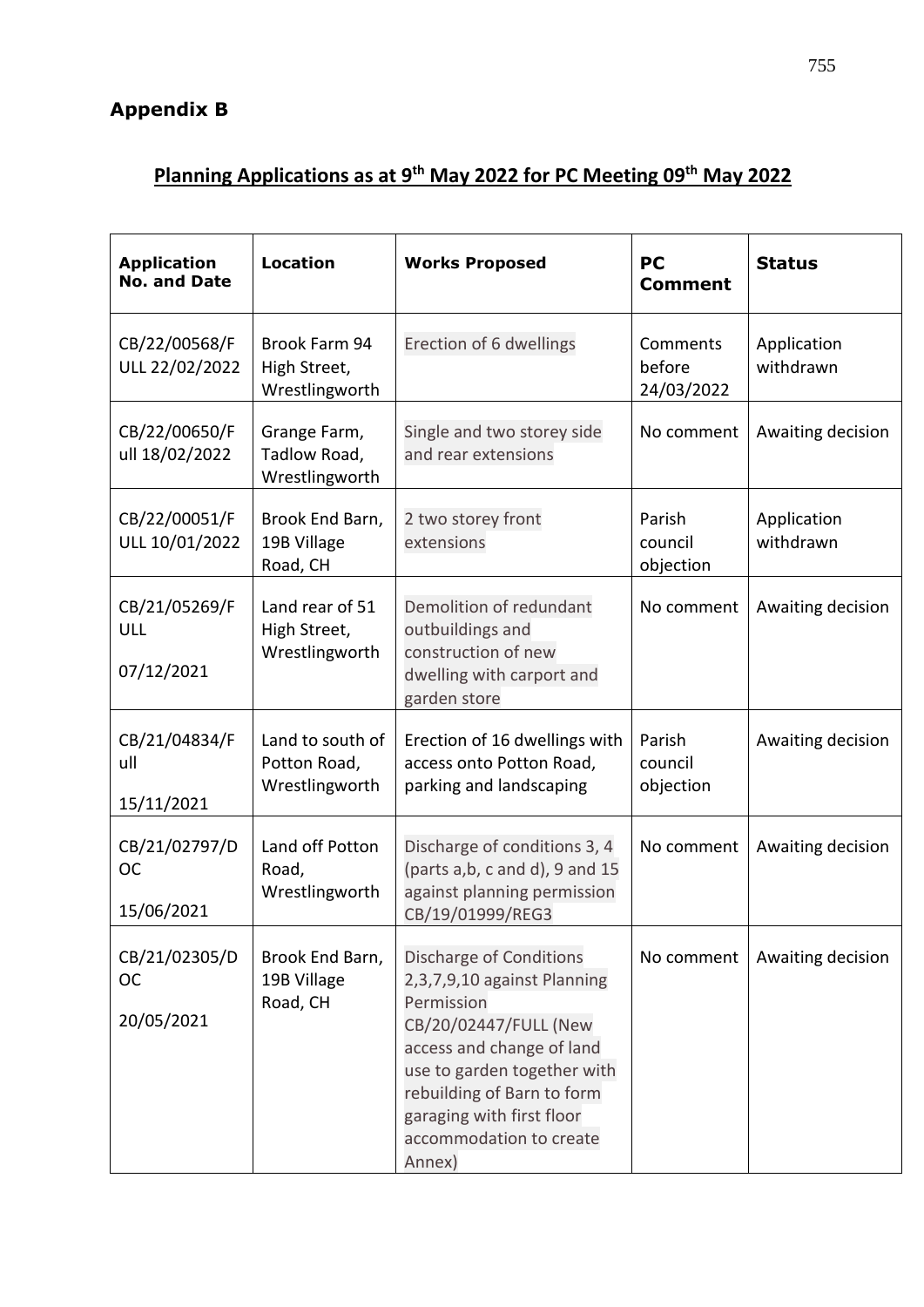# **Appendix C FINANCIAL STATEMENT AT 30 April 2022 WITH BUDGET TO March 2023**

|                                    |                         | <b>Year to 31 March 2022</b>     | 2021/2022                         |               |                         |
|------------------------------------|-------------------------|----------------------------------|-----------------------------------|---------------|-------------------------|
|                                    |                         |                                  |                                   |               |                         |
|                                    | <b>Actual to</b>        |                                  |                                   |               |                         |
|                                    | 30 April<br><u>2022</u> | <b>Budget</b><br><u>for year</u> | <b>Expected</b><br><b>outturn</b> | <b>Actual</b> | <u>Note</u><br><u>s</u> |
| <b>Income</b>                      |                         |                                  |                                   |               |                         |
| Precept                            | 25,300.00               | 25,300.00                        | 25,300.00                         | 24,210.00     | $\mathbf{1}$            |
| Interest                           | 0.24                    | 2.00                             | 2.00                              | 3.29          |                         |
| <b>Grass Cutting Contribution</b>  |                         | 380.33                           | 380.33                            | 380.33        |                         |
| Insurance Claim re Churchyard      |                         |                                  |                                   | 263.25        |                         |
| VAT refund to March 2022           |                         | 387.17                           | 387.17                            | 88.52         |                         |
| <b>Total Income</b>                | 25,300.24               | 26,069.50                        | 26,069.50                         | 24,945.39     |                         |
|                                    |                         |                                  |                                   |               |                         |
| <b>Operational Expenses</b>        |                         |                                  |                                   |               |                         |
| Accountants fees & Sage            | 24.00                   | 650.00                           | 550.00                            | 542.00        |                         |
| <b>Affiliation Fees</b>            |                         | 330.00                           | 330.00                            | 320.00        |                         |
| <b>Amenity Field lease</b>         |                         | 120.00                           | 120.00                            |               | 2                       |
| <b>British Legion</b>              |                         | 19.50                            | 20.00                             | 19.50         |                         |
| <b>Church Clock Maintenance</b>    |                         | 300.00                           | 250.00                            | 282.00        |                         |
| <b>Churchyard Maintenance</b>      |                         | 300.00                           | 300.00                            |               |                         |
| Clerk's expenses                   |                         | 330.00                           | 330.00                            | 331.47        |                         |
| Clerk's salary                     | 468.85                  | 5,800.00                         | 5,627.00                          | 5,575.44      |                         |
| Defibrillator maintenance          |                         | 300.00                           | 300.00                            | 300.00        |                         |
| <b>Election expenses</b>           |                         | 65.00                            | 65.00                             |               |                         |
| Electricity - street lighting      |                         | 4,800.00                         | 4,800.00                          | 2,252.49      |                         |
| Electricity/lighting - maint       |                         | 500.00                           | 500.00                            | 868.75        |                         |
| <b>General Maintenance</b>         |                         | 500.00                           | 500.00                            | 380.00        |                         |
| <b>GDPR Data Protection</b>        |                         | 35.00                            | 35.00                             | 35.00         |                         |
| Grants (see below)                 |                         | 1,500.00                         | 1,500.00                          | 370.00        |                         |
| Normal Grass and Hedge cutting     |                         | 7,500.00                         | 7,500.00                          | 6,244.48      |                         |
| Other grounds & tree work          |                         | 500.00                           | 500.00                            | 850.00        |                         |
| Insurance                          |                         | 900.00                           | 900.00                            | 875.66        |                         |
| <b>Memorial Hall Hire</b>          |                         | 90.00                            | 90.00                             | 2.00          |                         |
| Millennium Garden                  |                         | 100.00                           | 100.00                            |               |                         |
| Parish Tidy Up                     |                         | 280.00                           | 300.00                            | 231.67        |                         |
| Playing field Maintenance          |                         | 750.00                           | 750.00                            | 1,410.10      |                         |
| Playing field lease                |                         | 360.00                           | 360.00                            |               | 3                       |
| <b>Training expenses</b>           |                         | 100.00                           | 100.00                            | 90.00         |                         |
| Web site                           |                         | 360.00                           | 360.00                            | 360.00        |                         |
| Vat expensed and not yet recovered | 4.80                    | 0.00                             | 0.00                              | 391.97        |                         |
| <b>Total Operational Expenses</b>  | 497.65                  | 26,489.50                        | 26,187.00                         | 21,732.53     |                         |